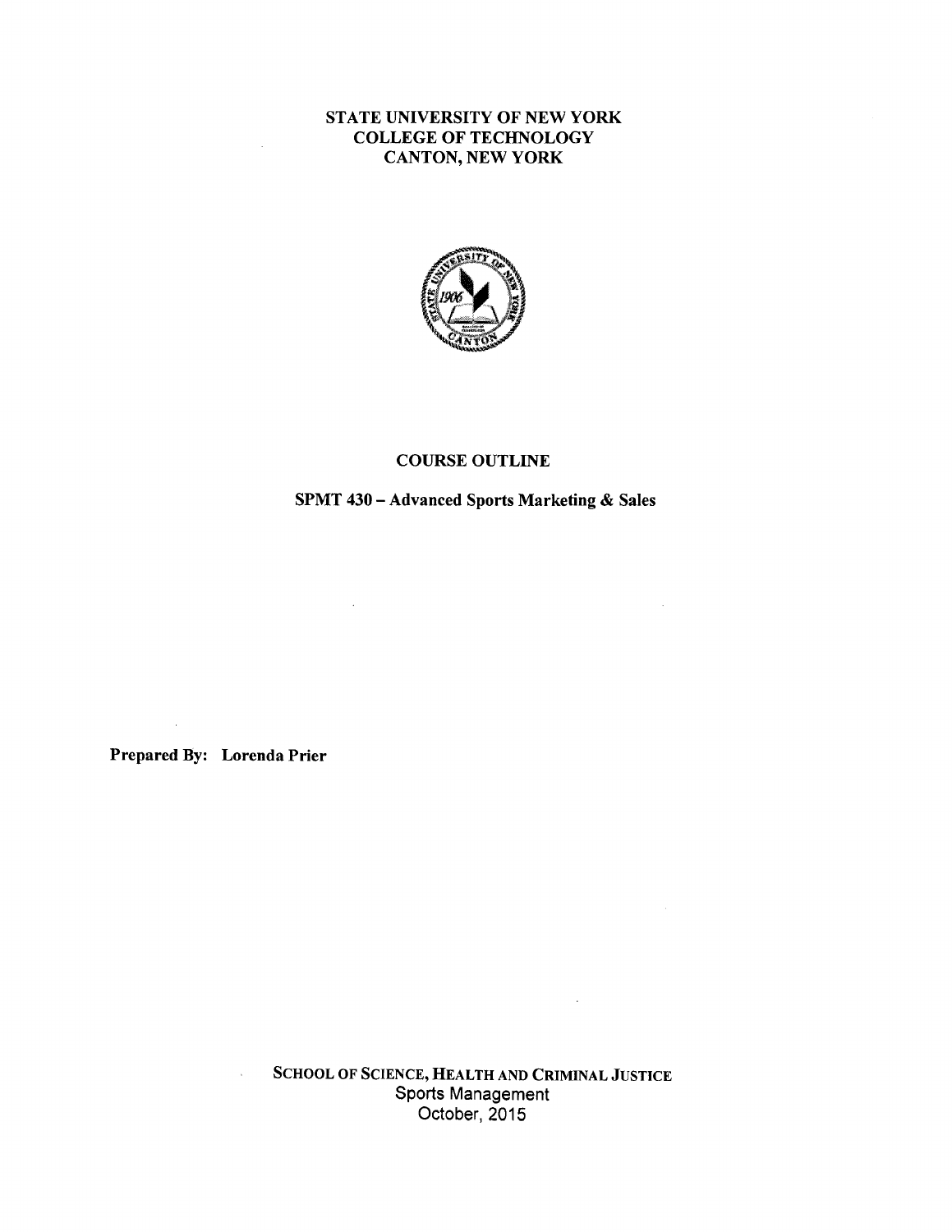### SPMT 430 Advanced Sports Marketing & Sales

- A. TITLE: Advanced Sports Marketing & Sales
- **B. COURSE NUMBER:** SPMT 430
- **C. CREDIT HOURS:** 3
- **D. WRITING INTENSIVE COURSE: No**
- **E. COURSE LENGTH:** 15 weeks
- **F. SEMESTER(S) OFFERED** Spring
- **G. HOURS OF LECTURE, LABORATORY, RECITATION, TUTORIAL, ACTIVITY:**  3 hours per week

#### **H. CATALOG DESCRIPTION:**

This course focuses on identifying and evaluating social media and ticket sales strategies in professional and collegiate sport. Specifically students will learn ticket operation policies, customer relationship management methods, and social media marketing opportunities. Students will design a comprehensive sales and social media program for a selected sport organization and dynamically present his or her new value added strategy. An interview and sales call project will provide valuable insight into "front office" ticket sales, season ticket holder retention, prospecting, and servicing accounts.

#### I. **PRE-REQUISITES/CO-COURSES:**

- **a.** Pre-requisite(s):
	- (BSAD 100) Introduction to Business

(SPMT 101) Foundations of Sports Management

(SPMT 307) Sports Marketing

(SPMT 308) Sports Event Management

(SPMT 412) Sports Sales and Sponsorships

b. Co-requisite(s): None

#### **J. GOALS (STUDENT LEARNING OUTCOMES):**

By the end of this course, the student will be able to:

| <b>Course Objective</b>                                       | <b>Institutional SLO</b> | <b>Program SLO</b>   |
|---------------------------------------------------------------|--------------------------|----------------------|
| Evaluate sport organization use of social networks,<br>a.     | 2. Crit. Thinking        | 2. Application of    |
| search marketing, video, mobile marketing, email marketing    | 3. Prof. Competence      | Knowledge and Skill  |
|                                                               | 4. Inter-intrapersonal   | 3. Critical Thinking |
| b. Compose social media content to enhance effectiveness      | 2. Crit. Thinking        | 2. Application of    |
| of social media efforts                                       | 3. Prof. Competence      | Knowledge and Skill  |
|                                                               |                          | 4. Communication     |
|                                                               |                          | <b>Skills</b>        |
| c. Assess student's own communication strengths and           | 1. Communication         | 1. Professional      |
| weaknesses through interaction with a sports management       | 2. Crit. Thinking        | Competencies         |
| professional                                                  | 3. Prof. Competence      | 4. Communication     |
|                                                               | 4. Inter-intrapersonal   | Skills               |
| d. Propose a strategy for sport ticket pricing, distribution, | 1. Communication         | 2. Application of    |
| and technology to apply the best concepts and practices in a  | 2. Crit. Thinking        | Knowledge and Skill  |
| ticket operations strategy for a selected sport organization  | 3. Prof. Competence      | 3. Critical Thinking |
|                                                               | 4. Inter-intrapersonal   | 4. Communication     |
|                                                               |                          | <b>Skills</b>        |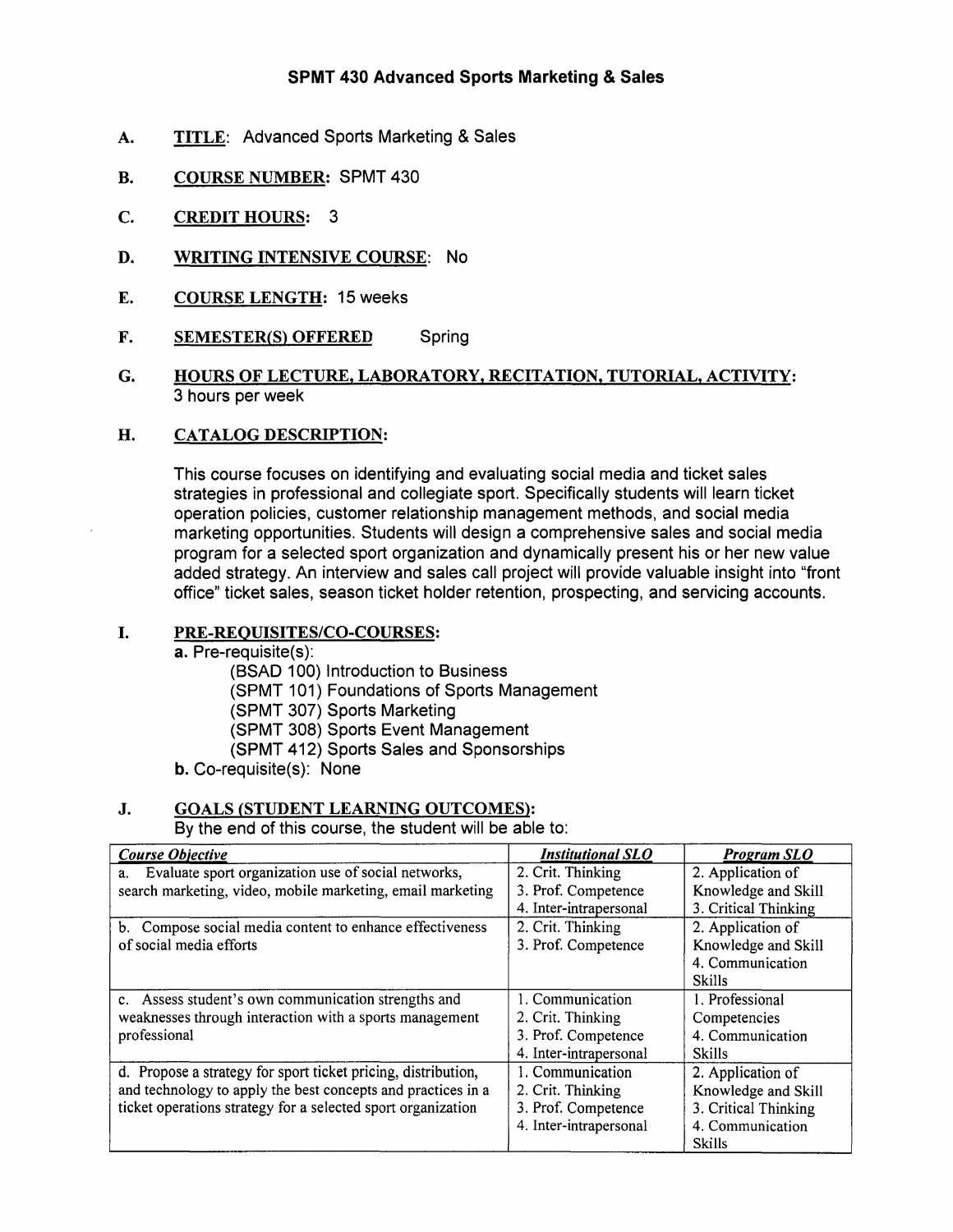## **K. TEXTS:**

Newman, T., Peck, J.F., Harris, C., & Wilhide, B., (2013). Social Media in Sport Marketing. Halcomb Hathaway Publishers: Scottsdale, AZ.

Reese, J. (2013). Ticket Operations and Sales Management in Sport. Fit Information Technology: Morgantown, WV.

## **L. REFERENCES:**

Evans, L., (2010). Social Media Strategies for Engaging in Facebook, Twitter & Other Social Media Marketing. Que Publishing: Indianapolis, Indiana.

Johnston, M. & Marshall, G. (2011) Sales Force Management, 10th Edition. McGraw-Hill Irwin: New York, NY.

Maich, S. (2008). The new economics of selling pro sports. Maclean's, 121(9), 37.

Manning, G. & Ahearne, M. (2010) Selling Today: Creating Customer Value, Eleventh Edition, Pearson Prentice Hall: Upper Saddle River, New Jersey.

Martin, T. (2013). The Invisible Sale - How to Build a Digitally Powered Marketing and Sales System to Better Prospect, Qualify, and Close Leads. Que Publishing: Indianapolis, Indiana.

Plangger, K. (2012). The power of popularity: how the size of a virtual community adds to firm value. Journal Of Public Affairs (14723891), 12(2), 145-153. doi:10.1002/pa.1416

Pronschinske, M., Groza, M. D., & Walker, M. (2012). Attracting Facebook Tans': The Importance of Authenticity and Engagement as a Social Networking Strategy for Professional Sport Teams. Sport Marketing Quarterly, 21(4), 221-231.

Pugatch, C. (2007). Traditional Sports, Not-So-Traditional Marketing. (cover story). Response, 15(4), 36-46.

Smith, J., & Roy, D. P. (2011 ). A Framework for Developing Customer Orientation in Ticket Sales Organizations. Sport Marketing Quarterly, 20(2), 93-102.

**L. EQUIPMENT:** Technology Enhanced Classroom

# N. GRADING METHOD: A - F

### **0. MEASUREMENT CRITERIA/METHODS:**

- Written Assignments
- Quizzes
- Discussion
- Independent Task

### **P. DETAILED COURSE OUTLINE:**

### I. **Social Media Principles**

- a. Categorizing social media into publishing, media sharing, and networking services
- b. Identifying the social media user profile